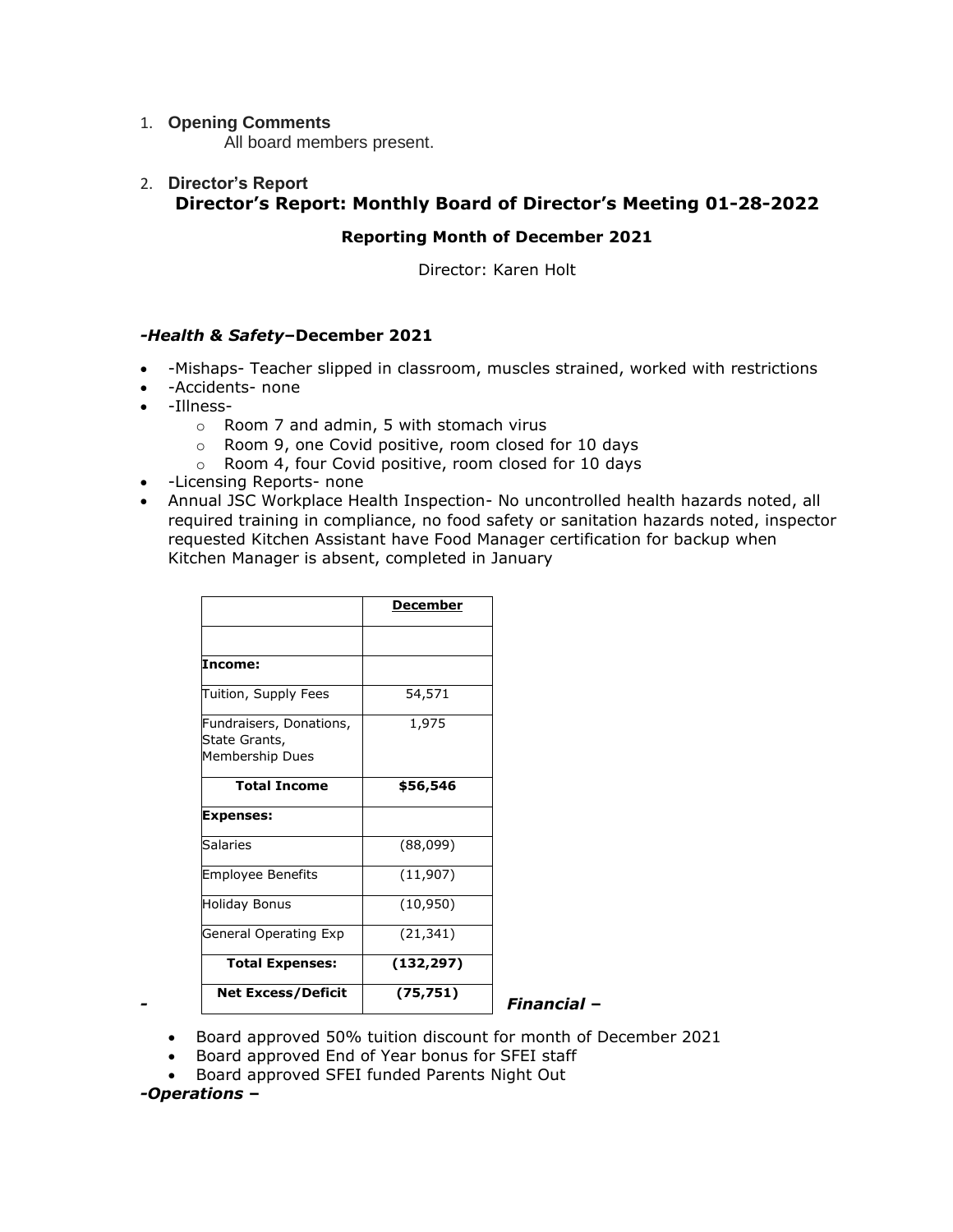- Continuing to operate under JSC COVID guidelines, including all adults wearing masks
- Staff wearing KN95 masks due to high Covid transmission in Houston area
- Continuing to follow JSC Return to Site after illness: 7-10 days post symptoms
- Staff are either vaccinated for COVID-19 or testing weekly for it.

## *-Enrollment- Current*

- 01/26/2022 118 /137 86.%
- Started school year with 111 / 137 81%
- Openings in PreK 3's, 4's
- 5 starting Baby 0 January-February, 2 two's starting February

# *-Staff-* **December 2021**

- Room 0 Teacher Ms Sandra coming back from medical leave February 7!
- New Room 1 Teacher starting 3.1.2022 (Linh Doan from NASA Ames CCC)
- Room 4 Full time Teacher position open, floater Mariea full time in Room 4
- Kitchen Mgr. Donna is back from medical leave!
- Professional Development: No staff Meeting in December

# *-Special Events-* **December 2021**

- Polar Express Day: Breakfast for Lunch, Pj's all day, Polar Express activities and story
- Holiday parties and Santa

# *-Looking Ahead-* **Winter 2022**

- Field Trip to Galveston Children's Museum January 27 (6&7), and February 3 (8&9)
- Go Texan Day, 2/25/22 Trail Riders 2/22 9 am
- 3. **Financial Report** At 86%, last month we did 50% reduction in tuition, cost a little over \$50k. Recently purchased HEPA filters for all classes and teachers lounge. Next week, portal open to apply for state grants. Running at deficit, but healthy reserves in savings. Thanks to Caitlyn Meyer for the recommendation of the HEPA filters, and thanks to the parents who came out to install them. Nick Meyer, Adam Schlesinger, and Nick Adams.
- 4. **Special Topics** SFEI Covid Policy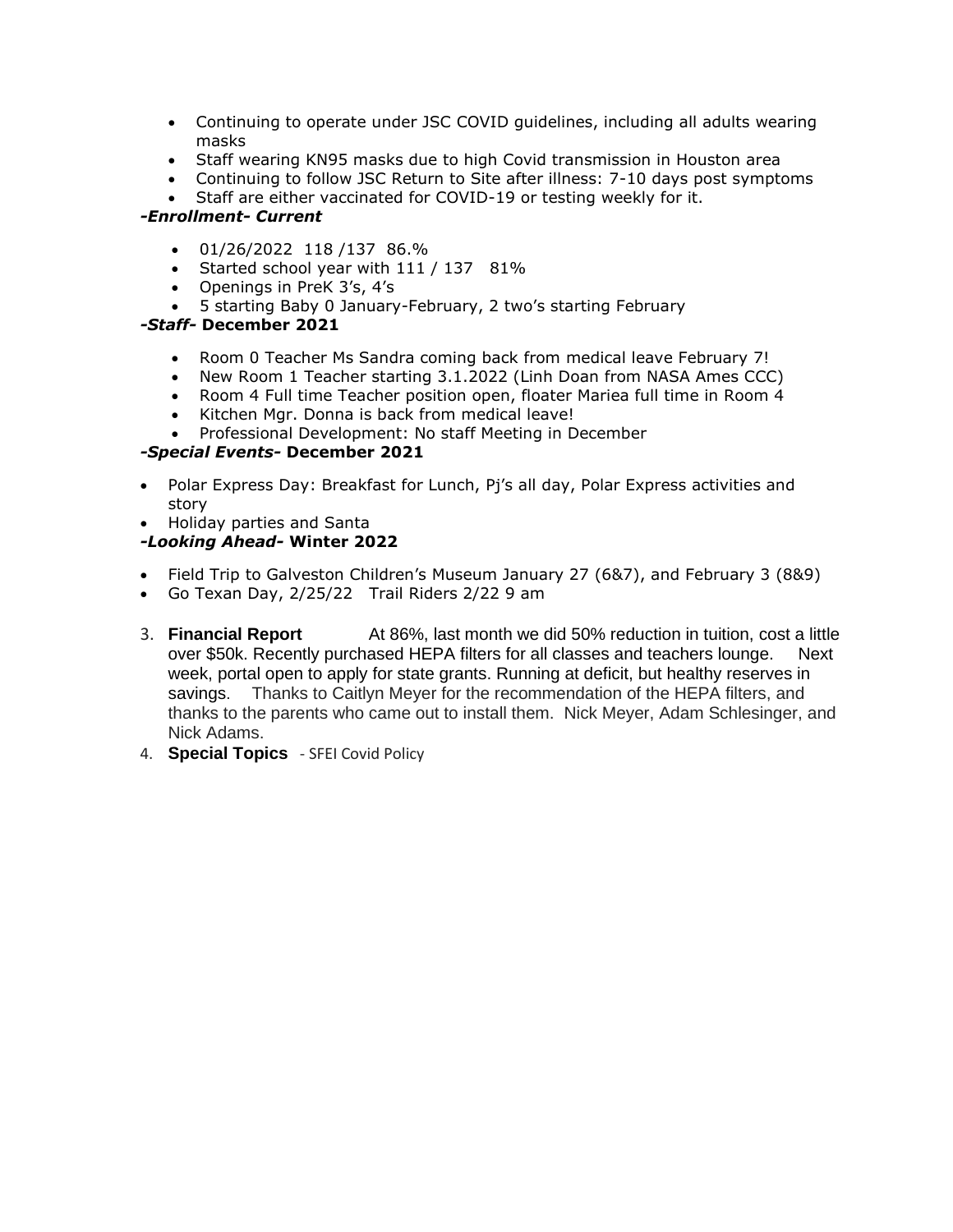# SFEI COVID-19 Plan Updates

# • Confirmed Updates

- All enrolled families will be notified of symptoms of a communicable diseases and confirmed cases of COVID-19 at SFEI if the child or staff member has been at SFEI within 5 days of symptom onset.
- Used to be 48 hours but changed to 5 days to provide more awareness of illnesses occurring in the classrooms.

#### • Will Not Change

- Close Contact for Quarantine still defined as: Being within  $\sim$  6ft for 15 minutes or more OR direct physical contact with a person that has COVID-19 within 48 hours of illness onset or initial test collection.
- CDC defines close contact as someone who was less than 6 feet away from an infected person for a cumulative total of 15 minutes or more over a 24-hour period.
- JSC did not change policy from 48 hours to 24 hours and SFEI is required to meet or exceed follow JSC policy.
- Updates in Consideration
	- Updating Isolation and Quarantine rules to align with updated JSC policy for Staff Members
	- Evaluating how to adapt JSC policy to children
		- Updated guidance is based on the ability to wear a mask. Children cannot wear a mask effectively based on age and cannot wear masks in congregated setting during meal time and nap time.

Updating the notification timeline to 5 days (used to be 48 hours).

Hoping to provide updates to the members by next week.

#### 5. **Action Items Status**

Enrichment activities- survey was going to go out in January, but omicron hit and we took a pause to allow for cases to come down- we don't want to introduce additional people and risk to the school. Will re-evaluate at next meeting.

6. **Public comments, future agenda topic proposals** No comments.

## 7. **2022 Meeting Dates**

February 25 March 25 April 29 May 20 June 24- Annual meeting (tentative) July 29 August 26 September 30 October 28 November 18 December 16

#### Attendees:

Full Name Coscia, Erin E. (JSC-CK12)[SGT, INC]